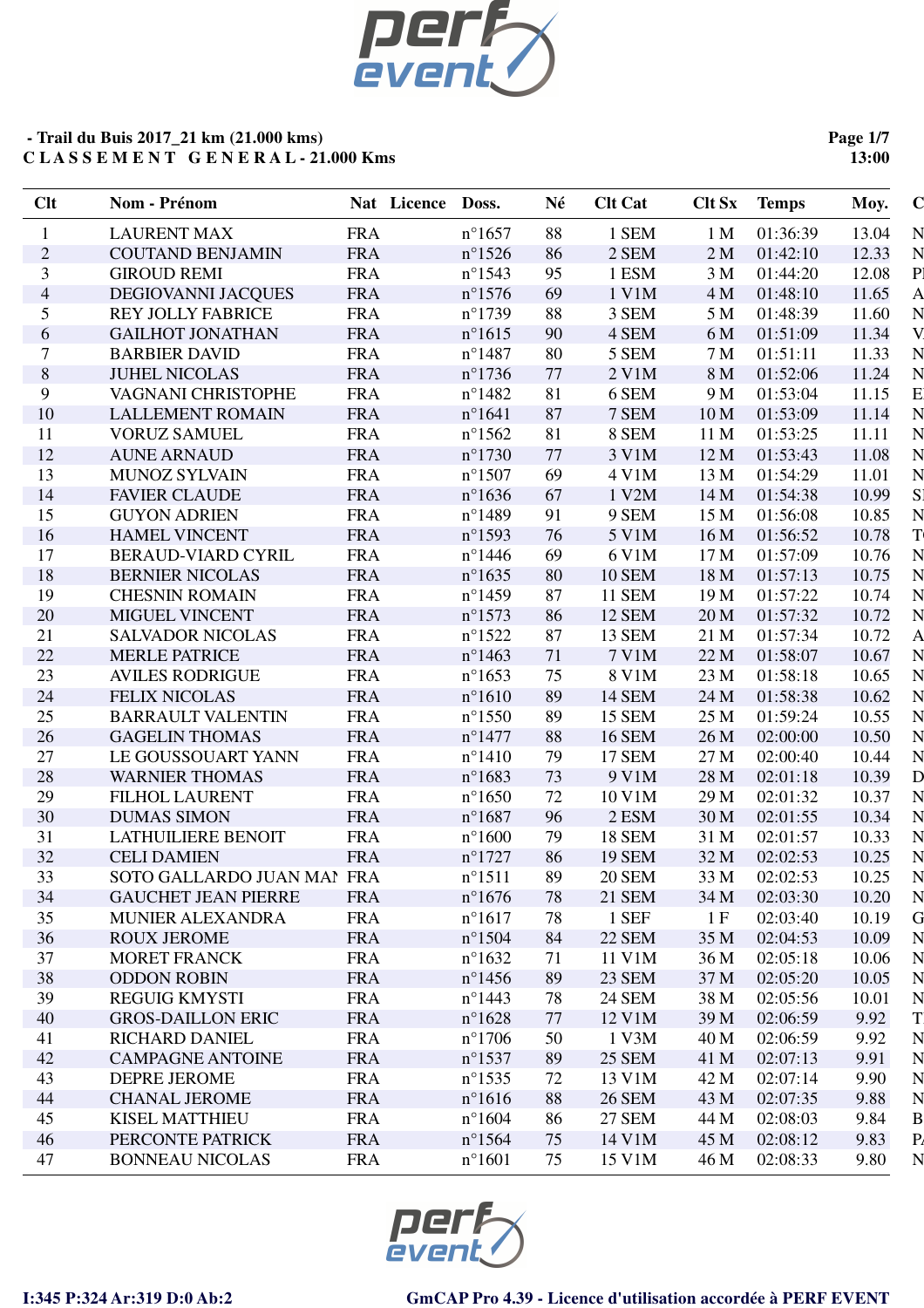

**Page 2/7 13:00**

| Clt | Nom - Prénom                | Nat Licence | Doss.            | Né | <b>Clt Cat</b> | <b>Clt Sx</b> | <b>Temps</b> | Moy. | $\mathbf C$             |
|-----|-----------------------------|-------------|------------------|----|----------------|---------------|--------------|------|-------------------------|
| 48  | <b>BORNAREL JEAN PIERRE</b> | <b>FRA</b>  | $n^{\circ}1563$  | 69 | 16 V1M         | 47 M          | 02:08:44     | 9.79 | N                       |
| 49  | PIGACHE ABEL                | <b>FRA</b>  | $n^{\circ}$ 1454 | 89 | <b>28 SEM</b>  | 48 M          | 02:08:46     | 9.79 | T                       |
| 50  | <b>BARBIERA STEPHAN</b>     | <b>FRA</b>  | $n^{\circ}$ 1565 | 69 | 17 V1M         | 49 M          | 02:08:58     | 9.77 | <b>T</b>                |
| 51  | PAIN RACHEL                 | <b>FRA</b>  | $n^{\circ}1634$  | 98 | 1 JUF          | 2F            | 02:09:24     | 9.74 | N                       |
| 52  | PICARD CYRIL                | <b>FRA</b>  | $n^{\circ}$ 1415 | 80 | <b>29 SEM</b>  | 50 M          | 02:09:36     | 9.72 | U                       |
| 53  | <b>MARTINEZ STEPHANE</b>    | <b>FRA</b>  | $n^{\circ}$ 1744 | 80 | <b>30 SEM</b>  | 51 M          | 02:09:37     | 9.72 | N                       |
| 54  | <b>DAUCHEZ CLAIRE</b>       | <b>FRA</b>  | $n^{\circ}$ 1599 | 88 | 2 SEF          | 3F            | 02:09:50     | 9.71 | $\mathsf{A}$            |
| 55  | <b>JOURNET AURELIEN</b>     | <b>FRA</b>  | $n^{\circ}$ 1494 | 94 | <b>31 SEM</b>  | 52 M          | 02:10:08     | 9.68 | N                       |
| 56  | <b>QUAIX PATRICE</b>        | <b>FRA</b>  | $n^{\circ}1732$  | 79 | 32 SEM         | 53 M          | 02:10:28     | 9.66 | N                       |
| 57  | PAPILLON ANTHONY            | <b>FRA</b>  | $n^{\circ}1631$  | 88 | 33 SEM         | 54 M          | 02:10:44     | 9.64 | G                       |
| 58  | <b>ESCALLE SIMON</b>        | <b>FRA</b>  | $n^{\circ}$ 1558 | 91 | <b>34 SEM</b>  | 55 M          | 02:10:49     | 9.63 | N                       |
| 59  | <b>SOULIERE DAVID</b>       | <b>FRA</b>  | $n^{\circ}1602$  | 77 | 18 V1M         | 56 M          | 02:11:48     | 9.56 | $\overline{\rm D}$      |
| 60  | <b>COCHET HERVE</b>         | <b>FRA</b>  | $n^{\circ}1698$  | 76 | 19 V1M         | 57 M          | 02:12:04     | 9.54 | $\overline{N}$          |
| 61  | <b>BARBIER CLEMENT</b>      | <b>FRA</b>  | $n^{\circ}1549$  | 81 | 35 SEM         | 58 M          | 02:12:18     | 9.52 | N                       |
| 62  | <b>BELZ GILLES</b>          | <b>FRA</b>  | $n^{\circ}1696$  | 73 | 20 V1M         | 59 M          | 02:12:35     | 9.50 | $\rm T\,$               |
| 63  | <b>RUBINI PIERRE</b>        | <b>FRA</b>  | $n^{\circ}1733$  | 80 | <b>36 SEM</b>  | 60 M          | 02:12:39     | 9.50 | N                       |
| 64  | <b>CHASSIGNEU HUGUES</b>    | <b>FRA</b>  | $n^{\circ}1695$  | 82 | <b>37 SEM</b>  | 61 M          | 02:12:45     | 9.49 | S <sub>1</sub>          |
| 65  | <b>GUNTHES VINCENT</b>      | <b>FRA</b>  | $n^{\circ}1731$  | 82 | <b>38 SEM</b>  | 62 M          | 02:12:47     | 9.49 | N                       |
| 66  | <b>HUGUET YOANN</b>         | <b>FRA</b>  | $n^{\circ}1625$  | 90 | <b>39 SEM</b>  | 63 M          | 02:13:04     | 9.47 | N                       |
| 67  | <b>MARTY LAURENT</b>        | <b>FRA</b>  | $n^{\circ}$ 1492 | 82 | 40 SEM         | 64 M          | 02:13:05     | 9.47 | N                       |
| 68  | <b>TUDELA FABIEN</b>        | <b>FRA</b>  | $n^{\circ}1656$  | 82 | 41 SEM         | 65 M          | 02:13:14     | 9.46 | G                       |
| 69  | <b>BATTAGLI ALEXIS</b>      | <b>FRA</b>  | $n^{\circ}$ 1580 | 94 | 42 SEM         | 66 M          | 02:13:20     | 9.45 | N                       |
| 70  | <b>LEHOUX THIERRY</b>       | <b>FRA</b>  | $n^{\circ}$ 1478 | 80 | 43 SEM         | 67 M          | 02:13:37     | 9.43 | N                       |
| 71  | <b>BONNET JEREMY</b>        | <b>FRA</b>  | $n^{\circ}$ 1527 | 86 | <b>44 SEM</b>  | 68 M          | 02:13:37     | 9.43 | N                       |
| 72  | DA FONTE CLEMENT            | <b>FRA</b>  | $n^{\circ}1719$  | 91 | 45 SEM         | 69 M          | 02:13:38     | 9.43 | N                       |
| 73  | <b>MERCIER CORENTIN</b>     | <b>FRA</b>  | $n^{\circ}$ 1536 | 97 | 3 ESM          | 70 M          | 02:13:47     | 9.42 | N                       |
| 74  | <b>SAEZ EDGARDO</b>         | <b>FRA</b>  | $n^{\circ}1716$  | 77 | 21 V1M         | 71 M          | 02:14:15     | 9.39 | N                       |
| 75  | FONTANEL CEDRIC             | <b>FRA</b>  | $n^{\circ}1673$  | 74 | 22 V1M         | 72 M          | 02:14:26     | 9.37 | $\overline{\mathrm{R}}$ |
| 76  | <b>DUMESNIL REMI</b>        | <b>FRA</b>  | $n^{\circ}1578$  | 82 | <b>46 SEM</b>  | 73 M          | 02:14:36     | 9.36 | $\Gamma$                |
| 77  | <b>FONTAINE ADRIEN</b>      | <b>FRA</b>  | $n^{\circ}1501$  | 86 | <b>47 SEM</b>  | 74 M          | 02:14:50     | 9.35 | N                       |
| 78  | <b>ROUX CHRISTIAN</b>       | <b>FRA</b>  | $n^{\circ}1725$  | 67 | 2 V2M          | 75 M          | 02:15:15     | 9.32 | N                       |
| 79  | <b>LEMEE NILS</b>           | <b>FRA</b>  | $n^{\circ}$ 1530 | 89 | 48 SEM         | 76 M          | 02:15:24     | 9.31 | N                       |
| 80  | MUSCIO ANTHONY              | <b>FRA</b>  | $n^{\circ}1623$  | 83 | 49 SEM         | 77 M          | 02:15:29     | 9.30 | N                       |
| 81  | PAYAN NICOLAS               | <b>FRA</b>  | $n^{\circ}$ 1548 | 81 | <b>50 SEM</b>  | 78 M          | 02:15:42     | 9.29 | N                       |
| 82  | <b>DUGENET STEPHANE</b>     | <b>FRA</b>  | $n^{\circ}1665$  | 88 | 51 SEM         | 79 M          | 02:15:47     | 9.28 | $\mathbf N$             |
| 83  | <b>KRAFFT THIERRY</b>       | <b>FRA</b>  | $n^{\circ}1707$  | 65 | 3 V2M          | 80 M          | 02:15:47     | 9.28 | N                       |
| 84  | <b>CULETTO STEPHANE</b>     | <b>FRA</b>  | $n^{\circ}$ 1545 | 87 | 52 SEM         | 81 M          | 02:15:49     | 9.28 | $\mathbf N$             |
| 85  | <b>IMBERT LIONEL</b>        | <b>FRA</b>  | $n^{\circ}$ 1486 | 78 | 53 SEM         | 82 M          | 02:16:31     | 9.23 | N                       |
| 86  | <b>VALLAT JEREMIE</b>       | <b>FRA</b>  | $n^{\circ}$ 1496 | 77 | 23 V1M         | 83 M          | 02:16:50     | 9.21 | $\mathbf{A}$            |
| 87  | <b>VAILLANT FREDERIC</b>    | <b>FRA</b>  | $n^{\circ}$ 1479 | 78 | <b>54 SEM</b>  | 84 M          | 02:16:57     | 9.20 | N                       |
| 88  | <b>BIARD LIONEL</b>         | <b>FRA</b>  | $n^{\circ}1644$  | 78 | 55 SEM         | 85 M          | 02:17:24     | 9.17 | N                       |
| 89  | <b>GUYON GILLES</b>         | <b>FRA</b>  | $n^{\circ}$ 1495 | 61 | 4 V2M          | 86 M          | 02:17:31     | 9.16 | N                       |
| 90  | <b>MASSE JEAN-PHILIPPE</b>  | <b>FRA</b>  | $n^{\circ}$ 1555 | 82 | <b>56 SEM</b>  | 87 M          | 02:18:20     | 9.11 | $\mathbf N$             |
| 91  | <b>DUHEM LAURENT</b>        | <b>FRA</b>  | $n^{\circ}1669$  | 86 | 57 SEM         | 88 M          | 02:18:23     | 9.11 | N                       |
| 92  | SATRE JEAN CHRISTOPHE       | <b>FRA</b>  | $n^{\circ}1703$  | 78 | <b>58 SEM</b>  | 89 M          | 02:18:28     | 9.10 | $\mathbf N$             |
| 93  | <b>DEPAPRDON DAVID</b>      | <b>FRA</b>  | $n^{\circ}1741$  | 69 | 24 V1M         | 90 M          | 02:18:30     | 9.10 | $\mathbf{A}$            |
| 94  | FREYSSAC LIONEL             | <b>FRA</b>  | $n^{\circ}1675$  | 67 | 5 V2M          | 91 M          | 02:19:04     | 9.06 | N                       |
|     |                             |             |                  |    |                |               |              |      |                         |

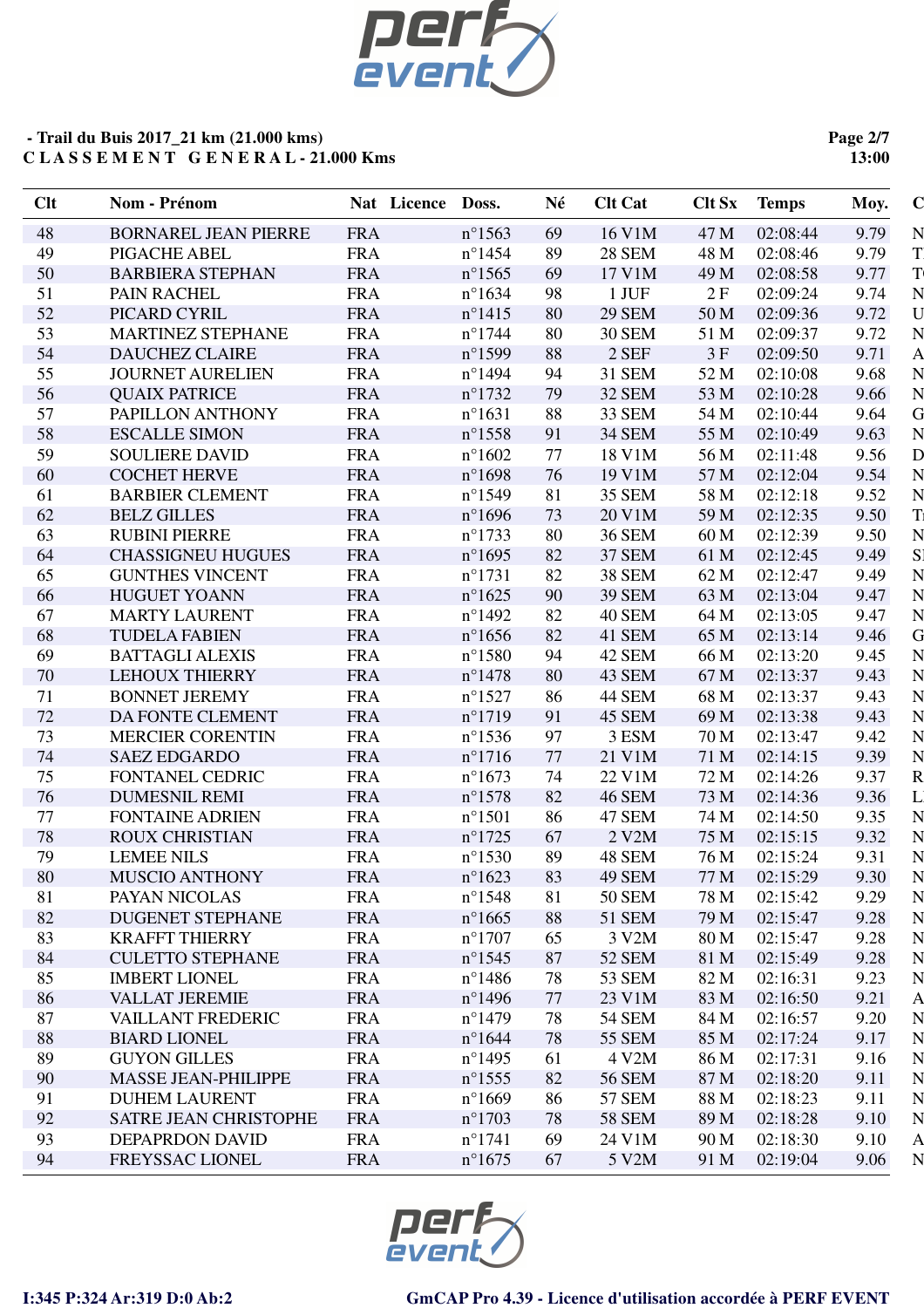

**Page 3/7 13:00**

| Clt | Nom - Prénom                 |            | Nat Licence Doss. |                  | Né | <b>Clt Cat</b>    | <b>Clt Sx</b>    | <b>Temps</b> | Moy. | $\bf C$            |
|-----|------------------------------|------------|-------------------|------------------|----|-------------------|------------------|--------------|------|--------------------|
| 95  | LECHEVALLIER LOÏC            | <b>FRA</b> |                   | $n^{\circ}$ 1436 | 91 | 59 SEM            | 92 M             | 02:19:15     | 9.05 | N                  |
| 96  | BRUYAND CHARLES-HENRI FRA    |            |                   | $n^{\circ}1630$  | 87 | <b>60 SEM</b>     | 93 M             | 02:19:18     | 9.05 | N                  |
| 97  | MEDALIN-BERNARD BRUNO FRA    |            |                   | $n^{\circ}$ 1422 | 76 | 25 V1M            | 94 M             | 02:19:41     | 9.02 | N                  |
| 98  | OCCELLI FRANCOIS XAVIER FRA  |            |                   | $n^{\circ}1728$  | 79 | 61 SEM            | 95 M             | 02:19:44     | 9.02 | N                  |
| 99  | <b>KAPPLER CHLOE</b>         | <b>FRA</b> |                   | $n^{\circ}1690$  | 93 | 3 SEF             | 4F               | 02:20:01     | 9.00 | T.                 |
| 100 | <b>GILLIN JERÔME</b>         | <b>FRA</b> |                   | $n^{\circ}1603$  | 75 | 26 V1M            | 96 M             | 02:20:10     | 8.99 |                    |
| 101 | VIGNES-TOURNERET FABIEN FRA  |            |                   | $n^{\circ}$ 1480 | 79 | 62 SEM            | 97 M             | 02:20:25     | 8.97 | N                  |
| 102 | <b>TREMBLAY DENIS</b>        | <b>FRA</b> |                   | $n^{\circ}$ 1449 | 86 | 63 SEM            | 98 M             | 02:20:39     | 8.96 | N                  |
| 103 | <b>CHOUTEAU LUC</b>          | <b>FRA</b> |                   | $n^{\circ}1671$  | 69 | 27 V1M            | 99 M             | 02:20:54     | 8.94 | N                  |
| 104 | <b>SAPALLY MARYLINE</b>      | <b>FRA</b> |                   | $n^{\circ}1712$  | 74 | 1 V1F             | 5F               | 02:20:56     | 8.94 | A                  |
| 105 | <b>CHAMPON YVAN</b>          | <b>FRA</b> |                   | $n^{\circ}1721$  | 67 | 6 V2M             | 100 M            | 02:20:57     | 8.94 |                    |
| 106 | <b>CHAMPEL DAMIEN</b>        | <b>FRA</b> |                   | $n^{\circ}$ 1430 | 84 | 64 SEM            | 101 M            | 02:21:03     | 8.93 | N                  |
| 107 | MOUMINOUX EMILIE             | <b>FRA</b> |                   | $n^{\circ}1654$  | 87 | 4 SEF             | 6 F              | 02:21:14     | 8.92 | N                  |
| 108 | <b>DAUCHY ADRIEN</b>         | <b>FRA</b> |                   | $n^{\circ}1679$  | 83 | 65 SEM            | 102 M            | 02:22:23     | 8.85 | N                  |
| 109 | <b>VILLATTE CLAUDE</b>       | <b>FRA</b> |                   | $n^{\circ}1663$  | 48 | 2 V3M             | 103 M            | 02:22:36     | 8.84 | G                  |
| 110 | <b>MERCIER SEBASTIEN</b>     | <b>FRA</b> |                   | $n^{\circ}1720$  | 81 | <b>66 SEM</b>     | 104 M            | 02:23:00     | 8.81 | N                  |
| 111 | FUGA-DIBILIO MARIE-CHRIS FRA |            |                   | $n^{\circ}1566$  | 66 | 1 V <sub>2F</sub> | 7 F              | 02:23:04     | 8.81 | $\overline{\rm C}$ |
| 112 | <b>DUPRE SOPHIE</b>          | <b>FRA</b> |                   | $n^{\circ}$ 1556 | 76 | 2 V <sub>1F</sub> | $8\,\mathrm{F}$  | 02:23:07     | 8.80 | N                  |
| 113 | <b>CHAPEL MAXIME</b>         | <b>FRA</b> |                   | $n^{\circ}1735$  | 80 | 67 SEM            | 105 <sub>M</sub> | 02:23:08     | 8.80 | N                  |
| 114 | <b>FRICK MARTIAL</b>         | <b>FRA</b> |                   | $n^{\circ}1541$  | 62 | 7 V2M             | 106 M            | 02:23:24     | 8.79 | N                  |
| 115 | <b>DUSSERRE CYPRIEN</b>      | <b>FRA</b> |                   | $n^{\circ}1678$  | 92 | <b>68 SEM</b>     | 107 <sub>M</sub> | 02:23:35     | 8.78 | N                  |
| 116 | POULTEAU ARNAUD              | <b>FRA</b> |                   | $n^{\circ}$ 1595 | 90 | <b>69 SEM</b>     | 108 M            | 02:23:49     | 8.76 | N                  |
| 117 | <b>BUCZNIEWSKI DAVID</b>     | <b>FRA</b> |                   | $n^{\circ}1704$  | 81 | <b>70 SEM</b>     | 109 M            | 02:23:59     | 8.75 | N                  |
| 118 | <b>BROILLIARD MATHILDE</b>   | <b>FRA</b> |                   | $n^{\circ}$ 1532 | 94 | 5 SEF             | 9 F              | 02:24:08     | 8.74 | N                  |
| 119 | <b>BALIN ALEXANDRE</b>       | <b>FRA</b> |                   | $n^{\circ}$ 1428 | 78 | <b>71 SEM</b>     | 110 M            | 02:24:13     | 8.74 | N                  |
| 120 | <b>AIM WARREN</b>            | <b>FRA</b> |                   | $n^{\circ}$ 1435 | 92 | <b>72 SEM</b>     | 111 M            | 02:24:21     | 8.73 | N                  |
| 121 | <b>ROCHAT JUSTIN</b>         | <b>FRA</b> |                   | $n^{\circ}$ 1433 | 93 | <b>73 SEM</b>     | 112 M            | 02:24:21     | 8.73 | N                  |
| 122 | <b>MONTCEAU PIERRE</b>       | <b>FRA</b> |                   | $n^{\circ}1711$  | 71 | 28 V1M            | 113 M            | 02:25:00     | 8.69 | N                  |
| 123 | BEN BUDINO JUAN SALVAD(FRA   |            |                   | $n^{\circ}1710$  | 68 | 29 V1M            | 114 M            | 02:25:01     | 8.69 | N                  |
| 124 | <b>KALFOUN CEDRIC</b>        | <b>FRA</b> |                   | $n^{\circ}1645$  | 67 | 8 V2M             | 115 M            | 02:25:01     | 8.69 | N                  |
| 125 | <b>MELIX JEREMY</b>          | <b>FRA</b> |                   | $n^{\circ}$ 1485 | 82 | <b>74 SEM</b>     | 116M             | 02:25:01     | 8.69 | N                  |
| 126 | <b>DENIZEAU SEBASTIEN</b>    | <b>FRA</b> |                   | $n^{\circ}$ 1432 | 82 | <b>75 SEM</b>     | 117 M            | 02:25:07     | 8.68 |                    |
| 127 | <b>DAVID SYLVAIN</b>         | <b>FRA</b> |                   | $n^{\circ}1551$  | 89 | <b>76 SEM</b>     | 118 M            | 02:25:20     | 8.67 | N                  |
| 128 | <b>CELI GUILLAUME</b>        | <b>FRA</b> |                   | $n^{\circ}1726$  | 84 | <b>77 SEM</b>     | 119M             | 02:25:21     | 8.67 | N                  |
| 129 | THERMOS STEPHANE             | <b>FRA</b> |                   | $n^{\circ}1724$  | 70 | 30 V1M            | 120 M            | 02:25:27     | 8.66 | $\mathsf{A}$       |
| 130 | <b>GLENAT YANNICK</b>        | <b>FRA</b> |                   | $n^{\circ}1500$  | 84 | <b>78 SEM</b>     | 121 M            | 02:25:43     | 8.65 | N                  |
| 131 | <b>FAUCHERAND PHILIPPE</b>   | <b>FRA</b> |                   | $n^{\circ}1618$  | 66 | 9 V2M             | 122 M            | 02:25:43     | 8.65 |                    |
| 132 | <b>LEGAST MATHIEU</b>        | <b>FRA</b> |                   | $n^{\circ}$ 1437 | 72 | 31 V1M            | 123 M            | 02:25:45     | 8.65 | N                  |
| 133 | <b>HOURCADE FLORIAN</b>      | <b>FRA</b> |                   | $n^{\circ}1662$  | 89 | <b>79 SEM</b>     | 124 M            | 02:25:55     | 8.64 | N                  |
| 134 | <b>GRECHEZ HELENE</b>        | <b>FRA</b> |                   | $n^{\circ}1738$  | 77 | 3 V1F             | 10F              | 02:26:18     | 8.61 | N                  |
| 135 | <b>CHAIX CYRILLE</b>         | <b>FRA</b> |                   | $n^{\circ}1680$  | 69 | 32 V1M            | 125 M            | 02:26:18     | 8.61 | R                  |
| 136 | DODOS ROBERT AMANDINE FRA    |            |                   | $n^{\circ}$ 1441 | 80 | 6 SEF             | 11F              | 02:26:27     | 8.60 |                    |
| 137 | <b>SCARINGELLA GEOFFREY</b>  | <b>FRA</b> |                   | $n^{\circ}1605$  | 85 | <b>80 SEM</b>     | 126 M            | 02:26:46     | 8.59 | T                  |
| 138 | <b>ACTIS GREGOIRE</b>        | <b>FRA</b> |                   | $n^{\circ}1717$  | 81 | <b>81 SEM</b>     | 127 M            | 02:27:21     | 8.55 | N                  |
| 139 | PERROT THOMAS                | <b>FRA</b> |                   | $n^{\circ}1714$  | 93 | <b>82 SEM</b>     | 128 M            | 02:27:31     | 8.54 | N                  |
| 140 | PALIS DAMIEN                 | <b>FRA</b> |                   | $n^{\circ}$ 1472 | 80 | 83 SEM            | 129 M            | 02:27:32     | 8.54 | N                  |
| 141 | <b>BOBO NICOLAS</b>          | <b>FRA</b> |                   | $n^{\circ}1633$  | 74 | 33 V1M            | 130 M            | 02:27:34     | 8.54 | N                  |
|     |                              |            |                   |                  |    |                   |                  |              |      |                    |

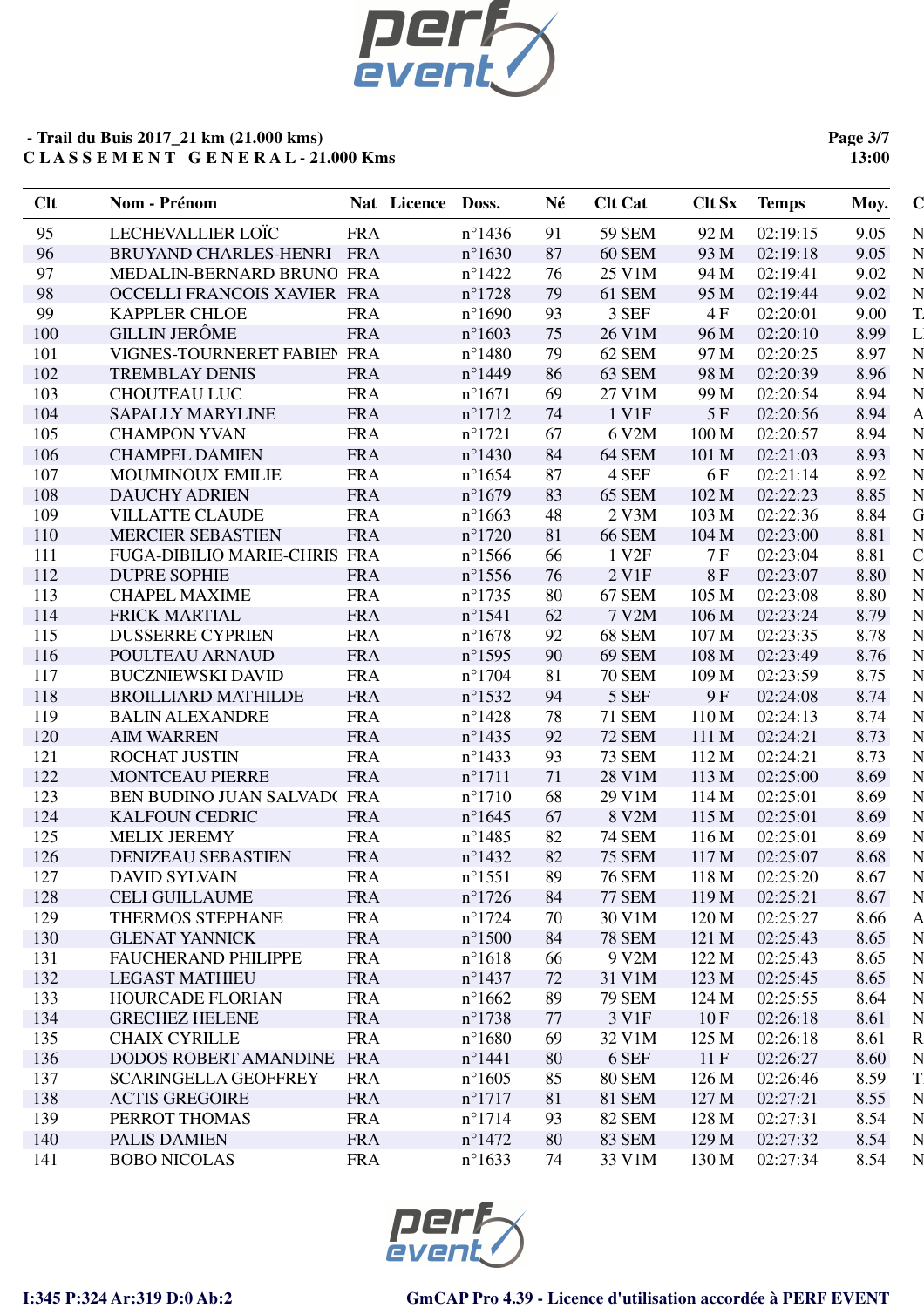

**Page 4/7 13:00**

| Clt | Nom - Prénom                   | Nat Licence Doss. |                  | Né | <b>Clt Cat</b>    | <b>Clt Sx</b> | <b>Temps</b> | Moy.         | $\mathbf C$        |
|-----|--------------------------------|-------------------|------------------|----|-------------------|---------------|--------------|--------------|--------------------|
| 142 | <b>BROTEL XAVIER</b>           | <b>FRA</b>        | $n^{\circ}$ 1483 | 85 | <b>84 SEM</b>     | 131 M         | 02:27:46     | 8.53         | $\mathbf N$        |
| 143 | PIKORKI FABIEN                 | <b>FRA</b>        | $n^{\circ}1611$  | 83 | <b>85 SEM</b>     | 132 M         | 02:27:53     | 8.52         | $\overline{N}$     |
| 144 | <b>VANCELL GILLES</b>          | <b>FRA</b>        | $n^{\circ}$ 1438 | 88 | <b>86 SEM</b>     | 133 M         | 02:27:53     | 8.52         | G                  |
| 145 | <b>SAUZEDDE FRANCOIS</b>       | <b>FRA</b>        | $n^{\circ}1540$  | 70 | 34 V1M            | 134 M         | 02:27:57     | 8.52         | N                  |
| 146 | <b>LOURENCO SEBASTIEN</b>      | <b>FRA</b>        | $n^{\circ}$ 1525 | 80 | <b>87 SEM</b>     | 135 M         | 02:27:59     | 8.52         | N                  |
| 147 | <b>GUILLON CORALIE</b>         | <b>FRA</b>        | $n^{\circ}1561$  | 79 | 7 SEF             | 12F           | 02:27:59     | 8.51         | N                  |
| 148 | <b>DESA JOSE</b>               | <b>FRA</b>        | $n^{\circ}1713$  | 73 | 35 V1M            | 136 M         | 02:28:11     | 8.50         | N                  |
| 149 | <b>ELING LAURA</b>             | <b>FRA</b>        | $n^{\circ}$ 1439 | 90 | 8 SEF             | 13F           | 02:28:14     | 8.50         | N                  |
| 150 | PAULUS PORCHEROT CAROI FRA     |                   | $n^{\circ}1629$  | 80 | 9 SEF             | 14F           | 02:28:20     | 8.50         | N                  |
| 151 | <b>FANTOU MICHEL</b>           | <b>FRA</b>        | $n^{\circ}$ 1405 | 58 | 10 V2M            | 137 M         | 02:28:21     | 8.49         | N                  |
| 152 | <b>ARROUCH OLIVIER</b>         | <b>FRA</b>        | $n^{\circ}$ 1469 | 75 | 36 V1M            | 138 M         | 02:28:22     | 8.49         | N                  |
| 153 | <b>CARBONNE SEBASTIEN</b>      | <b>FRA</b>        | $n^{\circ}$ 1484 | 79 | <b>88 SEM</b>     | 139 M         | 02:28:23     | 8.49         | N                  |
| 154 | <b>LEMAIRE DAMIEN</b>          | <b>FRA</b>        | $n^{\circ}1660$  | 77 | 37 V1M            | 140 M         | 02:28:24     | 8.49         | N                  |
| 155 | <b>KRISCH MICHAEL</b>          | <b>FRA</b>        | $n^{\circ}1701$  | 62 | 11 V2M            | 141 M         | 02:28:38     | 8.48         | N                  |
| 156 | <b>MARTIN FREDERIC</b>         | <b>FRA</b>        | $n^{\circ}$ 1534 | 84 | <b>89 SEM</b>     | 142 M         | 02:28:42     | 8.47         | N                  |
| 157 | <b>REGGAD IDRISS</b>           | <b>FRA</b>        | $n^{\circ}$ 1444 | 85 | <b>90 SEM</b>     | 143 M         | 02:28:57     | 8.46         | N                  |
| 158 | RAVALLEC JEAN-PHILIPPE         | <b>FRA</b>        | $n^{\circ}$ 1538 | 82 | 91 SEM            | 144 M         | 02:29:25     | 8.43         | N                  |
| 159 | <b>CIALDELLA GERARD</b>        | <b>FRA</b>        | $n^{\circ}1697$  | 66 | 12 V2M            | 145 M         | 02:29:26     | 8.43         | N                  |
| 160 | <b>ABDICHE NOUREDINE</b>       | <b>FRA</b>        | $n^{\circ}1620$  | 77 | 38 V1M            | 146 M         | 02:29:35     | 8.42         | N                  |
| 161 | <b>LORENTE FRANCK</b>          | <b>FRA</b>        | $n^{\circ}1664$  | 65 | 13 V2M            | 147 M         | 02:29:39     | 8.42         | N                  |
| 162 | <b>BESSON HERVE</b>            | <b>FRA</b>        | $n^{\circ}1685$  | 68 | 39 V1M            | 148 M         | 02:29:40     | 8.42         | R                  |
| 163 | <b>FOUESNEAU DAMIEN</b>        | <b>FRA</b>        | $n^{\circ}$ 1569 | 75 | 40 V1M            | 149 M         | 02:29:40     | 8.42         | N                  |
| 164 | <b>VERNET DENIS</b>            | <b>FRA</b>        | $n^{\circ}$ 1587 | 62 | 14 V2M            | 150 M         | 02:29:44     | 8.42         | N                  |
| 165 | <b>SESTIER-CARLIN FABIENNE</b> | <b>FRA</b>        | $n^{\circ}1682$  | 77 | 4 V1F             | 15F           | 02:29:47     | 8.41         | D                  |
| 166 | <b>LAFAYE QUENTIN</b>          | <b>FRA</b>        | $n^{\circ}1670$  | 85 | <b>92 SEM</b>     | 151 M         | 02:30:02     | 8.40         | N                  |
| 167 | <b>LACOUR PHILIPPE</b>         | <b>FRA</b>        | $n^{\circ}1612$  | 62 | 15 V2M            | 152 M         | 02:30:09     | 8.39         | G                  |
| 168 | <b>MATHEY LEA</b>              | <b>FRA</b>        | $n^{\circ}$ 1734 | 89 | <b>10 SEF</b>     | 16F           | 02:30:19     | 8.38         | N                  |
| 169 | <b>TARDY CHRISTOPHE</b>        | <b>FRA</b>        | $n^{\circ}1627$  | 84 | 93 SEM            | 153 M         | 02:30:19     | 8.38         | N                  |
| 170 | <b>ZOUAOUI ABDEL</b>           | <b>FRA</b>        | $n^{\circ}1637$  | 61 | 16 V2M            | 154 M         | 02:30:24     | 8.38         | N                  |
| 171 | <b>LANGLOIS THOMAS</b>         | <b>FRA</b>        | $n^{\circ}1718$  | 83 | <b>94 SEM</b>     | 155 M         | 02:30:27     | 8.37         | $\overline{N}$     |
| 172 | PONCET BEATRICE                | <b>FRA</b>        | $n^{\circ}1652$  | 63 | 2 V <sub>2F</sub> | 17F           | 02:30:38     | 8.37         | $\overline{O}$     |
| 173 | <b>LEITE CHRISTIAN</b>         | <b>FRA</b>        | $n^{\circ}$ 1466 | 77 | 41 V1M            | 156 M         | 02:30:53     | 8.35         | $\mathbf C$        |
| 174 | <b>DESVIGNE XAVIER</b>         | <b>FRA</b>        | $n^{\circ}$ 1404 | 86 | <b>95 SEM</b>     | 157 M         | 02:30:54     | 8.35         | N                  |
| 175 | <b>LAPREVOTE FRANCK</b>        | <b>FRA</b>        | $n^{\circ}$ 1499 | 86 | <b>96 SEM</b>     | 158 M         | 02:30:57     | 8.35         | N                  |
| 176 | KOPPEL RODOLPHE                | <b>FRA</b>        | $n^{\circ}1709$  | 74 | 42 V1M            | 159 M         | 02:31:02     | 8.34         | S <sub>1</sub>     |
| 177 | <b>VOLPE GREGORY</b>           | <b>FRA</b>        | $n^{\circ}$ 1553 | 74 | 43 V1M            | 160 M         | 02:31:07     | 8.34         | $\overline{\bf N}$ |
| 178 | <b>CLOEREC HERVE</b>           | <b>FRA</b>        | $n^{\circ}1591$  | 91 | 97 SEM            | 161 M         | 02:31:07     |              | $\mathbf N$        |
| 179 | <b>BOUVET TANGUY</b>           | <b>FRA</b>        | $n^{\circ}$ 1490 | 97 | 4 ESM             | 162 M         | 02:31:18     | 8.34<br>8.33 | $\mathbf N$        |
|     |                                |                   |                  |    |                   |               |              |              | N                  |
| 180 | <b>FABRE AGNES</b>             | <b>FRA</b>        | $n^{\circ}1491$  | 97 | 1 ESF             | 18 F          | 02:31:18     | 8.33         | $\overline{N}$     |
| 181 | <b>ABEILLE CHRISTOPHE</b>      | <b>FRA</b>        | $n^{\circ}$ 1577 | 74 | 44 V1M            | 163 M         | 02:31:34     | 8.31         |                    |
| 182 | <b>BONAIME ANNE</b>            | <b>FRA</b>        | $n^{\circ}$ 1597 | 86 | <b>11 SEF</b>     | 19F           | 02:31:36     | 8.31         | N                  |
| 183 | <b>LAMBERT RAFAEL</b>          | <b>FRA</b>        | $n^{\circ}1574$  | 80 | <b>98 SEM</b>     | 164 M         | 02:31:48     | 8.30         | $\mathbf N$        |
| 184 | LE FLOCH NICOLAS               | <b>FRA</b>        | $n^{\circ}1572$  | 76 | 45 V1M            | 165 M         | 02:31:48     | 8.30         | $\mathbf N$        |
| 185 | <b>GOUEZIN ALAIN</b>           | <b>FRA</b>        | $n^{\circ}1613$  | 62 | 17 V2M            | 166 M         | 02:32:02     | 8.29         | $\Gamma$           |
| 186 | <b>CHAGNY ANNE</b>             | <b>FRA</b>        | $n^{\circ}1614$  | 71 | 5 V1F             | 20 F          | 02:32:02     | 8.29         | $\Gamma$           |
| 187 | <b>MEVEL FLORIAN</b>           | <b>FRA</b>        | $n^{\circ}1431$  | 89 | <b>99 SEM</b>     | 167 M         | 02:32:03     | 8.29         | N                  |
| 188 | <b>BONIN FABRICE</b>           | <b>FRA</b>        | $n^{\circ}$ 1418 | 83 | <b>100 SEM</b>    | 168 M         | 02:32:33     | 8.26         | N                  |

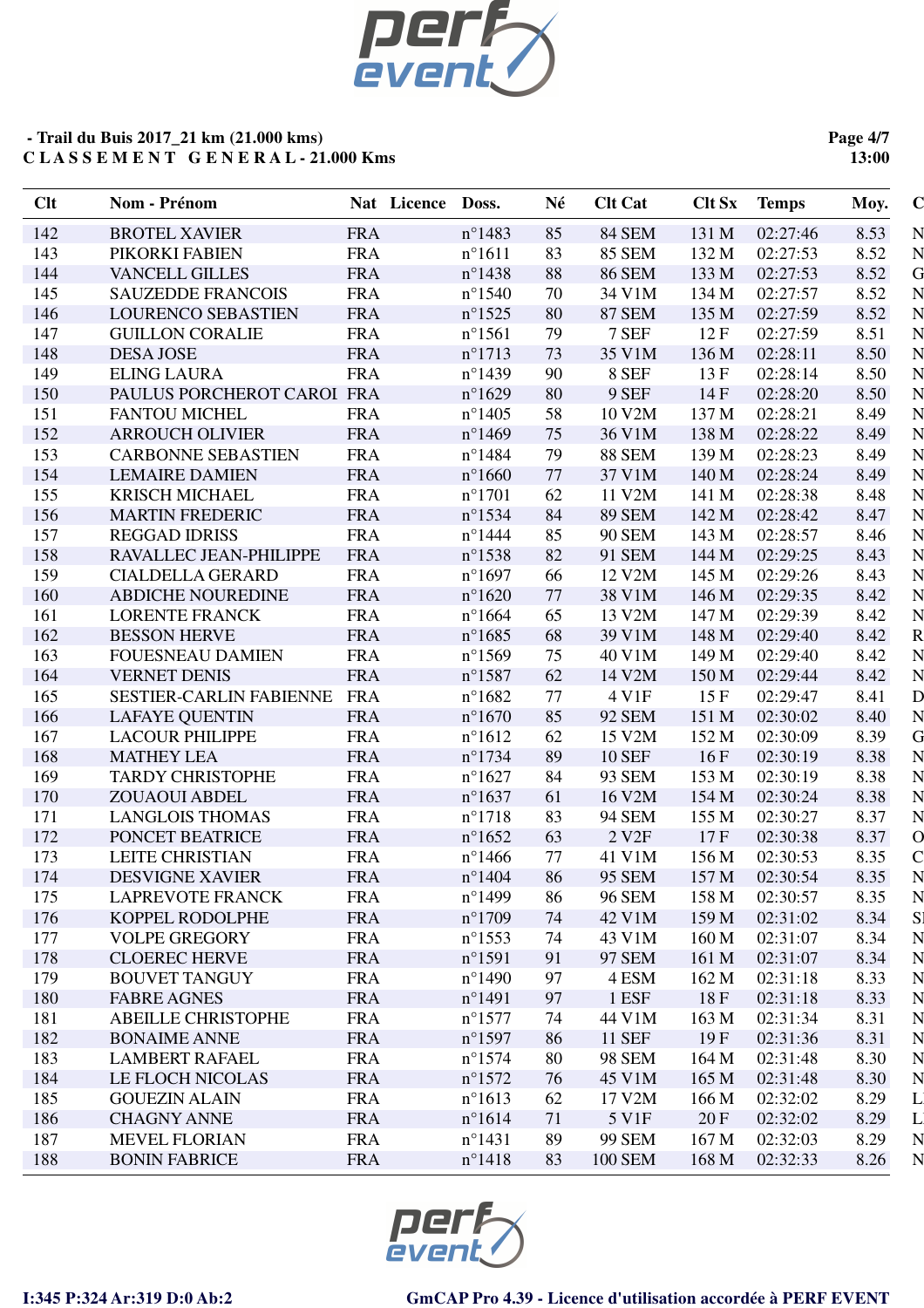

**Page 5/7 13:00**

| N<br>189<br><b>CEVOZ-GOYAT BENOIT</b><br>46 V1M<br>02:32:37<br><b>FRA</b><br>$n^{\circ}$ 1473<br>77<br>169 M<br>8.26<br>N<br><b>FRA</b><br>$n^{\circ}1692$<br>85<br>101 SEM<br>02:32:41<br>8.25<br>190<br><b>ROGIER VINCENT</b><br>170 M<br>$\overline{\bf N}$<br><b>FRA</b><br>$n^{\circ}1640$<br>79<br>02:32:42<br>8.25<br>191<br><b>NIVERT ADRIEN</b><br>102 SEM<br>171 M<br>$\overline{\bf N}$<br>192<br><b>DIALLO ALPHA</b><br><b>FRA</b><br>$n^{\circ}$ 1586<br>47 V1M<br>172 M<br>02:32:42<br>8.25<br>76<br>N<br>193<br><b>BALMAIN FREDERIC</b><br><b>FRA</b><br>48 V1M<br>02:32:49<br>8.25<br>$n^{\circ}1608$<br>71<br>173 M<br>$\mathbf U$<br>194<br><b>FRA</b><br>69<br>21F<br>02:33:29<br>8.21<br>PARA DOMINIQUE<br>$n^{\circ}1705$<br>6 V1F<br>N<br>7 V1F<br>195<br><b>VINET LORETTE</b><br><b>FRA</b><br>$n^{\circ}$ 1409<br>77<br>22 F<br>02:33:31<br>8.21<br>N<br>$n^{\circ}1570$<br>49 V1M<br>174 M<br>02:33:31<br>8.21<br>196<br><b>GRENOUILLET LAURENT</b><br><b>FRA</b><br>75<br>V.<br>197<br><b>FRA</b><br>8.17<br><b>BRECHET ALEXANDRE</b><br>$n^{\circ}$ 1425<br>72<br>50 V1M<br>175 M<br>02:34:15<br>N<br>8.14<br>198<br><b>BOUCHARA PIERRE</b><br><b>FRA</b><br>$n^{\circ}$ 1450<br>71<br>51 V1M<br>176 M<br>02:34:49<br>P<br>199<br><b>BIGOT PIERRE</b><br>$n^{\circ}1667$<br>18 V2M<br>177 M<br>8.12<br><b>FRA</b><br>02:35:10<br>66<br>$\overline{\bf N}$<br>200<br><b>FRA</b><br>$n^{\circ}1742$<br><b>103 SEM</b><br>178 M<br>02:35:34<br>8.10<br><b>CIADELLA VINCENT</b><br>86 |
|--------------------------------------------------------------------------------------------------------------------------------------------------------------------------------------------------------------------------------------------------------------------------------------------------------------------------------------------------------------------------------------------------------------------------------------------------------------------------------------------------------------------------------------------------------------------------------------------------------------------------------------------------------------------------------------------------------------------------------------------------------------------------------------------------------------------------------------------------------------------------------------------------------------------------------------------------------------------------------------------------------------------------------------------------------------------------------------------------------------------------------------------------------------------------------------------------------------------------------------------------------------------------------------------------------------------------------------------------------------------------------------------------------------------------------------------------------------------------------------------------------------|
|                                                                                                                                                                                                                                                                                                                                                                                                                                                                                                                                                                                                                                                                                                                                                                                                                                                                                                                                                                                                                                                                                                                                                                                                                                                                                                                                                                                                                                                                                                              |
|                                                                                                                                                                                                                                                                                                                                                                                                                                                                                                                                                                                                                                                                                                                                                                                                                                                                                                                                                                                                                                                                                                                                                                                                                                                                                                                                                                                                                                                                                                              |
|                                                                                                                                                                                                                                                                                                                                                                                                                                                                                                                                                                                                                                                                                                                                                                                                                                                                                                                                                                                                                                                                                                                                                                                                                                                                                                                                                                                                                                                                                                              |
|                                                                                                                                                                                                                                                                                                                                                                                                                                                                                                                                                                                                                                                                                                                                                                                                                                                                                                                                                                                                                                                                                                                                                                                                                                                                                                                                                                                                                                                                                                              |
|                                                                                                                                                                                                                                                                                                                                                                                                                                                                                                                                                                                                                                                                                                                                                                                                                                                                                                                                                                                                                                                                                                                                                                                                                                                                                                                                                                                                                                                                                                              |
|                                                                                                                                                                                                                                                                                                                                                                                                                                                                                                                                                                                                                                                                                                                                                                                                                                                                                                                                                                                                                                                                                                                                                                                                                                                                                                                                                                                                                                                                                                              |
|                                                                                                                                                                                                                                                                                                                                                                                                                                                                                                                                                                                                                                                                                                                                                                                                                                                                                                                                                                                                                                                                                                                                                                                                                                                                                                                                                                                                                                                                                                              |
|                                                                                                                                                                                                                                                                                                                                                                                                                                                                                                                                                                                                                                                                                                                                                                                                                                                                                                                                                                                                                                                                                                                                                                                                                                                                                                                                                                                                                                                                                                              |
|                                                                                                                                                                                                                                                                                                                                                                                                                                                                                                                                                                                                                                                                                                                                                                                                                                                                                                                                                                                                                                                                                                                                                                                                                                                                                                                                                                                                                                                                                                              |
|                                                                                                                                                                                                                                                                                                                                                                                                                                                                                                                                                                                                                                                                                                                                                                                                                                                                                                                                                                                                                                                                                                                                                                                                                                                                                                                                                                                                                                                                                                              |
|                                                                                                                                                                                                                                                                                                                                                                                                                                                                                                                                                                                                                                                                                                                                                                                                                                                                                                                                                                                                                                                                                                                                                                                                                                                                                                                                                                                                                                                                                                              |
|                                                                                                                                                                                                                                                                                                                                                                                                                                                                                                                                                                                                                                                                                                                                                                                                                                                                                                                                                                                                                                                                                                                                                                                                                                                                                                                                                                                                                                                                                                              |
| $\overline{N}$<br>$n^{\circ}$ 1584<br>53<br>3 V3M<br>201<br><b>ANDRE DANIEL</b><br><b>FRA</b><br>179 M<br>02:35:48<br>8.09                                                                                                                                                                                                                                                                                                                                                                                                                                                                                                                                                                                                                                                                                                                                                                                                                                                                                                                                                                                                                                                                                                                                                                                                                                                                                                                                                                                   |
| U<br>202<br><b>ANDRE ERIC</b><br><b>FRA</b><br>$n^{\circ}$ 1598<br><b>104 SEM</b><br>180 M<br>02:35:48<br>8.09<br>80                                                                                                                                                                                                                                                                                                                                                                                                                                                                                                                                                                                                                                                                                                                                                                                                                                                                                                                                                                                                                                                                                                                                                                                                                                                                                                                                                                                         |
| N<br><b>FRA</b><br>19 V2M<br>203<br><b>SCHULLER FRANCOIS</b><br>$n^{\circ}1661$<br>59<br>181 M<br>02:35:48<br>8.09                                                                                                                                                                                                                                                                                                                                                                                                                                                                                                                                                                                                                                                                                                                                                                                                                                                                                                                                                                                                                                                                                                                                                                                                                                                                                                                                                                                           |
| 1 <sub>0</sub><br>8.07<br>204<br><b>GOY THOMAS</b><br><b>FRA</b><br>$n^{\circ}1515$<br>89<br><b>105 SEM</b><br>182 M<br>02:36:09                                                                                                                                                                                                                                                                                                                                                                                                                                                                                                                                                                                                                                                                                                                                                                                                                                                                                                                                                                                                                                                                                                                                                                                                                                                                                                                                                                             |
| N<br>$n^{\circ}$ 1419<br>205<br><b>CUDINI PIERRE</b><br><b>FRA</b><br>90<br>106 SEM<br>183 M<br>02:36:18<br>8.06                                                                                                                                                                                                                                                                                                                                                                                                                                                                                                                                                                                                                                                                                                                                                                                                                                                                                                                                                                                                                                                                                                                                                                                                                                                                                                                                                                                             |
| $\overline{N}$<br>$n^{\circ}1513$<br><b>12 SEF</b><br>23 F<br>206<br>TERMOZ-BOULATON ELODII FRA<br>80<br>02:36:23<br>8.06                                                                                                                                                                                                                                                                                                                                                                                                                                                                                                                                                                                                                                                                                                                                                                                                                                                                                                                                                                                                                                                                                                                                                                                                                                                                                                                                                                                    |
| $\overline{N}$<br>207<br>$n^{\circ}1512$<br><b>107 SEM</b><br><b>MAESTRO JULIEN</b><br><b>FRA</b><br>83<br>184 M<br>02:36:24<br>8.06                                                                                                                                                                                                                                                                                                                                                                                                                                                                                                                                                                                                                                                                                                                                                                                                                                                                                                                                                                                                                                                                                                                                                                                                                                                                                                                                                                         |
| $\overline{A}$<br>208<br><b>FRA</b><br>$n^{\circ}$ 1575<br>20 V2M<br>185 M<br>8.05<br>PERRIN CHRISTIAN<br>60<br>02:36:36                                                                                                                                                                                                                                                                                                                                                                                                                                                                                                                                                                                                                                                                                                                                                                                                                                                                                                                                                                                                                                                                                                                                                                                                                                                                                                                                                                                     |
| $\overline{N}$<br>209<br><b>TOMBARELLO SEBASTIEN</b><br><b>FRA</b><br>$n^{\circ}$ 1552<br>80<br><b>108 SEM</b><br>186 M<br>02:36:37<br>8.05                                                                                                                                                                                                                                                                                                                                                                                                                                                                                                                                                                                                                                                                                                                                                                                                                                                                                                                                                                                                                                                                                                                                                                                                                                                                                                                                                                  |
| $\overline{\bf N}$<br>210<br>8.04<br><b>MATHIEU BENOIT</b><br><b>FRA</b><br>$n^{\circ}$ 1461<br>75<br>52 V1M<br>187 M<br>02:36:42                                                                                                                                                                                                                                                                                                                                                                                                                                                                                                                                                                                                                                                                                                                                                                                                                                                                                                                                                                                                                                                                                                                                                                                                                                                                                                                                                                            |
| N<br>211<br>8.02<br><b>NIVOU REGIS</b><br><b>FRA</b><br>$n^{\circ}$ 1406<br>55<br>4 V3M<br>188 M<br>02:37:06                                                                                                                                                                                                                                                                                                                                                                                                                                                                                                                                                                                                                                                                                                                                                                                                                                                                                                                                                                                                                                                                                                                                                                                                                                                                                                                                                                                                 |
| N<br>212<br><b>FRA</b><br><b>109 SEM</b><br>MUSA JEAN-GABRIEL<br>$n^{\circ}$ 1493<br>86<br>189 M<br>02:37:17<br>8.01                                                                                                                                                                                                                                                                                                                                                                                                                                                                                                                                                                                                                                                                                                                                                                                                                                                                                                                                                                                                                                                                                                                                                                                                                                                                                                                                                                                         |
| $\overline{N}$<br>213<br><b>FRA</b><br>$n^{\circ}1702$<br>75<br>53 V1M<br>190 M<br>02:37:29<br>8.00<br><b>SEJOURNE THIERRY</b>                                                                                                                                                                                                                                                                                                                                                                                                                                                                                                                                                                                                                                                                                                                                                                                                                                                                                                                                                                                                                                                                                                                                                                                                                                                                                                                                                                               |
| N<br>214<br><b>DA ROCHA HERVE</b><br><b>FRA</b><br>$n^{\circ}1708$<br>72<br>54 V1M<br>191 M<br>02:37:38<br>7.99                                                                                                                                                                                                                                                                                                                                                                                                                                                                                                                                                                                                                                                                                                                                                                                                                                                                                                                                                                                                                                                                                                                                                                                                                                                                                                                                                                                              |
| N<br>215<br><b>ROUX JACQUES</b><br><b>FRA</b><br>$n^{\circ}1411$<br>21 V2M<br>192 M<br>61<br>02:37:41<br>7.99                                                                                                                                                                                                                                                                                                                                                                                                                                                                                                                                                                                                                                                                                                                                                                                                                                                                                                                                                                                                                                                                                                                                                                                                                                                                                                                                                                                                |
| $\mathbf C$<br>216<br><b>FRA</b><br>7.98<br><b>VIGIER CHRISTOPHE</b><br>$n^{\circ}1506$<br>77<br>55 V1M<br>193 M<br>02:37:50                                                                                                                                                                                                                                                                                                                                                                                                                                                                                                                                                                                                                                                                                                                                                                                                                                                                                                                                                                                                                                                                                                                                                                                                                                                                                                                                                                                 |
| N<br>217<br><b>MAYOUSSE ERIC</b><br><b>FRA</b><br>$n^{\circ}1579$<br>85<br>110 SEM<br>194 M<br>02:38:29<br>7.95                                                                                                                                                                                                                                                                                                                                                                                                                                                                                                                                                                                                                                                                                                                                                                                                                                                                                                                                                                                                                                                                                                                                                                                                                                                                                                                                                                                              |
| N<br>218<br>$n^{\circ}$ 1453<br>7.95<br>DONNIER-MARECHAL THOM FRA<br>84<br>111 SEM<br>195 M<br>02:38:30                                                                                                                                                                                                                                                                                                                                                                                                                                                                                                                                                                                                                                                                                                                                                                                                                                                                                                                                                                                                                                                                                                                                                                                                                                                                                                                                                                                                      |
| N<br>219<br><b>GOBE MARTIN</b><br><b>FRA</b><br>$n^{\circ}$ 1544<br>88<br>112 SEM<br>196 M<br>02:38:31<br>7.95                                                                                                                                                                                                                                                                                                                                                                                                                                                                                                                                                                                                                                                                                                                                                                                                                                                                                                                                                                                                                                                                                                                                                                                                                                                                                                                                                                                               |
| N<br><b>FRA</b><br>$n^{\circ}$ 1429<br>113 SEM<br>02:38:31<br>220<br><b>MARTIN MICKAEL</b><br>89<br>197 M<br>7.95                                                                                                                                                                                                                                                                                                                                                                                                                                                                                                                                                                                                                                                                                                                                                                                                                                                                                                                                                                                                                                                                                                                                                                                                                                                                                                                                                                                            |
| N<br>74<br>02:38:44<br>7.94<br>221<br><b>BONNARD DAVID</b><br><b>FRA</b><br>$n^{\circ}$ 1408<br>56 V1M<br>198 M                                                                                                                                                                                                                                                                                                                                                                                                                                                                                                                                                                                                                                                                                                                                                                                                                                                                                                                                                                                                                                                                                                                                                                                                                                                                                                                                                                                              |
| 7.92<br>N<br>222<br><b>WENDLING ALEXANDRE</b><br><b>FRA</b><br>$n^{\circ}1694$<br>1 JUM<br>02:39:02<br>99<br>199 M                                                                                                                                                                                                                                                                                                                                                                                                                                                                                                                                                                                                                                                                                                                                                                                                                                                                                                                                                                                                                                                                                                                                                                                                                                                                                                                                                                                           |
| N<br>57 V1M<br>7.88<br>223<br><b>RAGNET FRANCOIS</b><br><b>FRA</b><br>$n^{\circ}1621$<br>200 M<br>02:39:59<br>71                                                                                                                                                                                                                                                                                                                                                                                                                                                                                                                                                                                                                                                                                                                                                                                                                                                                                                                                                                                                                                                                                                                                                                                                                                                                                                                                                                                             |
| N<br>224<br><b>BROCHET XAVIER</b><br><b>FRA</b><br>$n^{\circ}1606$<br>58 V1M<br>201 M<br>02:40:07<br>7.87<br>75                                                                                                                                                                                                                                                                                                                                                                                                                                                                                                                                                                                                                                                                                                                                                                                                                                                                                                                                                                                                                                                                                                                                                                                                                                                                                                                                                                                              |
| $\mathbf N$<br>$n^{\circ}$ 1594<br>225<br>DECHAMP JEROME<br><b>FRA</b><br>82<br>114 SEM<br>202 M<br>02:40:19<br>7.86                                                                                                                                                                                                                                                                                                                                                                                                                                                                                                                                                                                                                                                                                                                                                                                                                                                                                                                                                                                                                                                                                                                                                                                                                                                                                                                                                                                         |
| N<br><b>JAMIER DANIEL</b><br><b>FRA</b><br>$n^{\circ}1524$<br>115 SEM<br>203 M<br>02:41:14<br>7.82<br>226<br>78                                                                                                                                                                                                                                                                                                                                                                                                                                                                                                                                                                                                                                                                                                                                                                                                                                                                                                                                                                                                                                                                                                                                                                                                                                                                                                                                                                                              |
| N<br>227<br><b>BURRIAT ALEXANDRE</b><br><b>FRA</b><br>$n^{\circ}1421$<br>116 SEM<br>204 M<br>02:41:19<br>7.81<br>82                                                                                                                                                                                                                                                                                                                                                                                                                                                                                                                                                                                                                                                                                                                                                                                                                                                                                                                                                                                                                                                                                                                                                                                                                                                                                                                                                                                          |
| H<br>22 V2M<br>228<br><b>MALBREL HENRI</b><br><b>FRA</b><br>$n^{\circ}1592$<br>205 M<br>02:41:49<br>7.79<br>66                                                                                                                                                                                                                                                                                                                                                                                                                                                                                                                                                                                                                                                                                                                                                                                                                                                                                                                                                                                                                                                                                                                                                                                                                                                                                                                                                                                               |
| $\overline{N}$<br><b>DETLEFS BLANKA</b><br>$n^{\circ}1699$<br>8 V1F<br>7.78<br>229<br><b>FRA</b><br>77<br>24 F<br>02:41:58                                                                                                                                                                                                                                                                                                                                                                                                                                                                                                                                                                                                                                                                                                                                                                                                                                                                                                                                                                                                                                                                                                                                                                                                                                                                                                                                                                                   |
| $\mathbf N$<br>13 SEF<br>230<br><b>GARNIER CLAIRE</b><br><b>FRA</b><br>$n^{\circ}$ 1447<br>79<br>25 F<br>02:42:03<br>7.78                                                                                                                                                                                                                                                                                                                                                                                                                                                                                                                                                                                                                                                                                                                                                                                                                                                                                                                                                                                                                                                                                                                                                                                                                                                                                                                                                                                    |
| P<br>231<br><b>HOLZAPFEL MARION</b><br><b>FRA</b><br>$n^{\circ}1529$<br>14 SEF<br>26F<br>02:42:04<br>7.78<br>90                                                                                                                                                                                                                                                                                                                                                                                                                                                                                                                                                                                                                                                                                                                                                                                                                                                                                                                                                                                                                                                                                                                                                                                                                                                                                                                                                                                              |
| N<br>$n^{\circ}$ 1413<br>232<br><b>ROSIER NICOLAS</b><br><b>FRA</b><br>84<br><b>117 SEM</b><br>206 M<br>02:43:54<br>7.69                                                                                                                                                                                                                                                                                                                                                                                                                                                                                                                                                                                                                                                                                                                                                                                                                                                                                                                                                                                                                                                                                                                                                                                                                                                                                                                                                                                     |
| N<br>$n^{\circ}1619$<br>233<br>DANTAS DE MORAIS LIONEL FRA<br>59 V1M<br>207 M<br>02:43:55<br>77<br>7.69                                                                                                                                                                                                                                                                                                                                                                                                                                                                                                                                                                                                                                                                                                                                                                                                                                                                                                                                                                                                                                                                                                                                                                                                                                                                                                                                                                                                      |
| N<br>234<br><b>DECHIPRE LAURENCE</b><br><b>FRA</b><br>$n^{\circ}1681$<br>3 V <sub>2F</sub><br>27F<br>02:43:59<br>7.68<br>66                                                                                                                                                                                                                                                                                                                                                                                                                                                                                                                                                                                                                                                                                                                                                                                                                                                                                                                                                                                                                                                                                                                                                                                                                                                                                                                                                                                  |
| $\mathbf U$<br>235<br>POLAERT ADRIEN<br>$n^{\circ}1622$<br>75<br>60 V1M<br>208 M<br>02:44:16<br>7.67<br><b>FRA</b>                                                                                                                                                                                                                                                                                                                                                                                                                                                                                                                                                                                                                                                                                                                                                                                                                                                                                                                                                                                                                                                                                                                                                                                                                                                                                                                                                                                           |

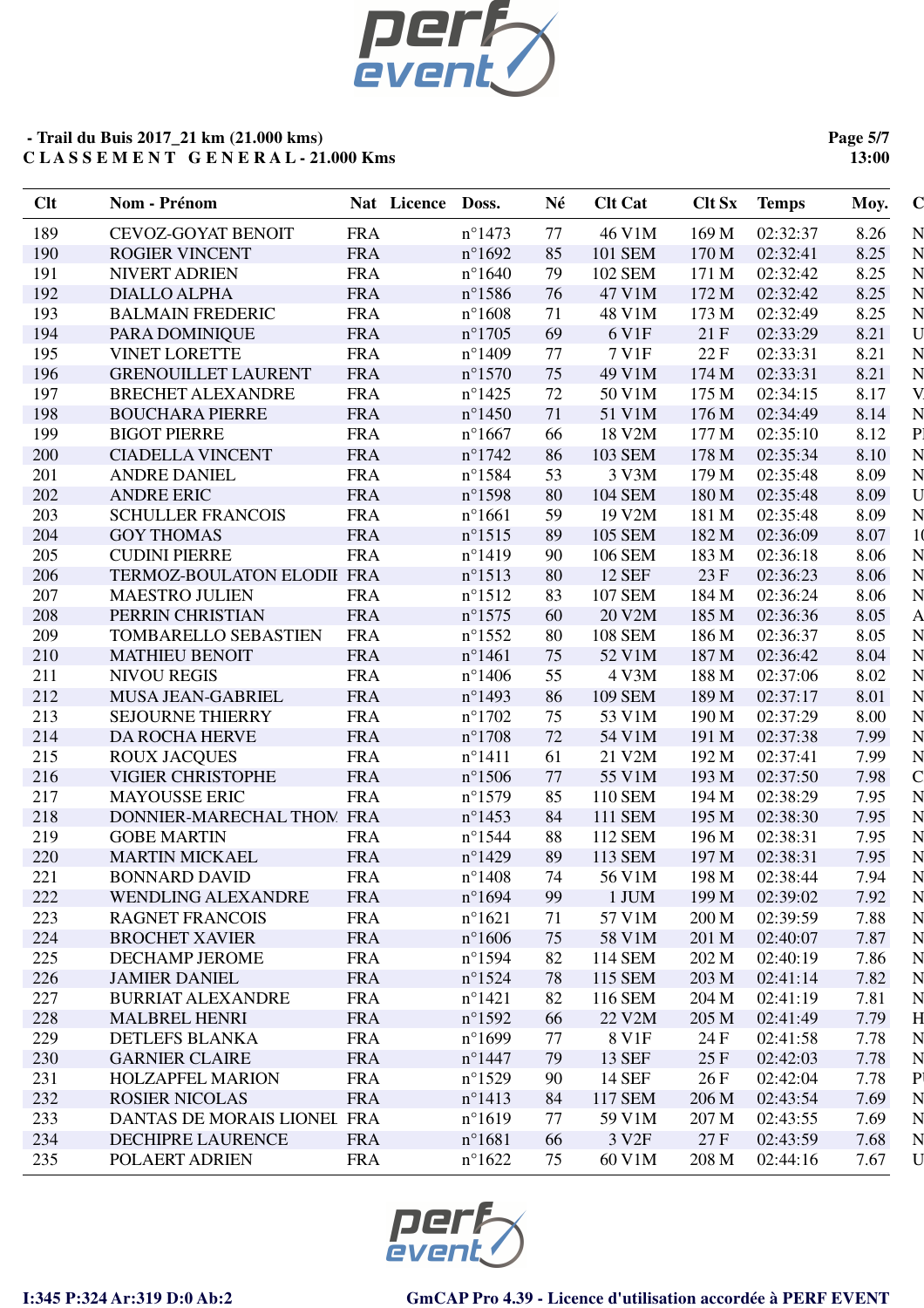

**Page 6/7 13:00**

| <b>Clt</b> | Nom - Prénom                 | Nat Licence | Doss.            | Né | <b>Clt Cat</b> | <b>Clt Sx</b> | <b>Temps</b> | $\mathbf C$<br>Moy.    |
|------------|------------------------------|-------------|------------------|----|----------------|---------------|--------------|------------------------|
| 236        | <b>ASTIER CECILE</b>         | <b>FRA</b>  | $n^{\circ}$ 1427 | 74 | 9 V1F          | 28F           | 02:44:17     | 7.67<br>N              |
| 237        | <b>VILLIOT PIERRE-ANDRE</b>  | <b>FRA</b>  | $n^{\circ}1668$  | 81 | <b>118 SEM</b> | 209 M         | 02:44:31     | N<br>7.66              |
| 238        | <b>BEATRIX SEVERINE</b>      | <b>FRA</b>  | $n^{\circ}1642$  | 75 | 10 V1F         | 29F           | 02:45:10     | $\mathsf{C}$<br>7.63   |
| 239        | <b>TREHOUST MICHAEL</b>      | <b>FRA</b>  | $n^{\circ}$ 1424 | 72 | 61 V1M         | 210 M         | 02:45:26     | N<br>7.62              |
| 240        | <b>COSTA JEAN-YVES</b>       | <b>FRA</b>  | $n^{\circ}1571$  | 58 | 23 V2M         | 211 M         | 02:45:32     | $\mathsf{A}$<br>7.61   |
| 241        | <b>DUCHEMIN HELENE</b>       | <b>FRA</b>  | $n^{\circ}$ 1505 | 78 | 15 SEF         | 30F           | 02:46:44     | N<br>7.56              |
| 242        | PANCHAUD LIONEL              | <b>FRA</b>  | $n^{\circ}1729$  | 81 | 119 SEM        | 212 M         | 02:47:00     | N<br>7.55              |
| 243        | LE COMTE ANNAÏG              | <b>FRA</b>  | $n^{\circ}$ 1559 | 89 | <b>16 SEF</b>  | 31 F          | 02:47:01     | N<br>7.54              |
| 244        | <b>MARTIN VANESSA</b>        | <b>FRA</b>  | $n^{\circ}$ 1498 | 88 | <b>17 SEF</b>  | 32F           | 02:47:15     | N<br>7.53              |
| 245        | CROUIGNEAU ROXANE            | <b>FRA</b>  | $n^{\circ}$ 1465 | 90 | <b>18 SEF</b>  | 33 F          | 02:47:48     | N<br>7.51              |
| 246        | DANTAS DE MORAIS BARBA FRA   |             | $n^{\circ}$ 1583 | 80 | <b>19 SEF</b>  | 34 F          | 02:47:54     | N<br>7.51              |
| 247        | <b>BENEDETTI JEAN PIERRE</b> | <b>FRA</b>  | $n^{\circ}$ 1589 | 54 | 5 V3M          | 213 M         | 02:47:58     | $\mathsf{C}$<br>7.50   |
| 248        | PONS CHRISTIAN               | <b>FRA</b>  | $n^{\circ}1722$  | 65 | 24 V2M         | 214 M         | 02:48:06     | N<br>7.50              |
| 249        | <b>BARRAS PASCAL</b>         | <b>FRA</b>  | $n^{\circ}$ 1523 | 74 | 62 V1M         | 215 M         | 02:48:06     | N<br>7.50              |
| 250        | THANG CHRISTELLE             | <b>FRA</b>  | $n^{\circ}$ 1567 | 77 | 11 V1F         | 35F           | 02:48:14     | N<br>7.49              |
| 251        | <b>MUGNIER CAROLINE</b>      | <b>FRA</b>  | $n^{\circ}$ 1414 | 89 | <b>20 SEF</b>  | 36F           | 02:48:17     | N<br>7.49              |
| 252        | <b>BODO JEAN</b>             | <b>FRA</b>  | $n^{\circ}$ 1557 | 63 | 25 V2M         | 216 M         | 02:48:22     | N<br>7.48              |
| 253        | <b>MOREAU FRANCK</b>         | <b>FRA</b>  | $n^{\circ}$ 1471 | 70 | 63 V1M         | 217 M         | 02:49:07     | N<br>7.45              |
| 254        | DE BOER JULIE                | <b>FRA</b>  | $n^{\circ}1643$  | 78 | 21 SEF         | 37F           | 02:49:08     | N<br>7.45              |
| 255        | <b>DARBON DIDIER</b>         | <b>FRA</b>  | $n^{\circ}$ 1546 | 85 | 120 SEM        | 218 M         | 02:49:35     | $\overline{O}$<br>7.43 |
| 256        | <b>HUGUENIN GUILLAUME</b>    | <b>FRA</b>  | $n^{\circ}$ 1420 | 79 | 121 SEM        | 219 M         | 02:50:27     | N<br>7.39              |
| 257        | PERRIER GERALDINE            | <b>FRA</b>  | $n^{\circ}$ 1554 | 85 | <b>22 SEF</b>  | 38F           | 02:50:38     | N<br>7.38              |
| 258        | <b>GALLET VIRGINIE</b>       | <b>FRA</b>  | $n^{\circ}$ 1468 | 89 | <b>23 SEF</b>  | 39F           | 02:52:21     | 7.31<br>N              |
| 259        | <b>FORGET NICOLAS</b>        | <b>FRA</b>  | $n^{\circ}1531$  | 86 | 122 SEM        | 220 M         | 02:52:21     | N<br>7.31              |
| 260        | <b>LORMANT MARION</b>        | <b>FRA</b>  | $n^{\circ}1672$  | 90 | <b>24 SEF</b>  | 40 F          | 02:52:26     | 7.31<br>N              |
| 261        | <b>DODOS SYLVAIN</b>         | <b>FRA</b>  | $n^{\circ}$ 1440 | 80 | 123 SEM        | 221 M         | 02:52:45     | 7.29<br>N              |
| 262        | PETZL OLIVIER                | <b>FRA</b>  | $n^{\circ}1607$  | 82 | <b>124 SEM</b> | 222 M         | 02:53:10     | N<br>7.28              |
| 263        | <b>DELOGES THOMAS</b>        | <b>FRA</b>  | $n^{\circ}1528$  | 87 | 125 SEM        | 223 M         | 02:53:11     | N<br>7.28              |
| 264        | <b>FARGE THIBAUD</b>         | <b>FRA</b>  | $n^{\circ}$ 1423 | 82 | 126 SEM        | 224 M         | 02:53:30     | N<br>7.26              |
| 265        | <b>MACCARI ARNAUD</b>        | <b>FRA</b>  | $n^{\circ}$ 1417 | 86 | 127 SEM        | 225 M         | 02:53:38     | N<br>7.26              |
| 266        | <b>SCHILDKNECHT ALAIN</b>    | <b>FRA</b>  | $n^{\circ}$ 1457 | 52 | 6 V3M          | 226 M         | 02:53:42     | N<br>7.25              |
| 267        | <b>SCHARFF JUSTINE</b>       | <b>FRA</b>  | $n^{\circ}1521$  | 87 | <b>25 SEF</b>  | 41 F          | 02:53:44     | 7.25<br>$\mathsf{A}$   |
| 268        | VIGNES-TOURNERET STEPH. FRA  |             | $n^{\circ}$ 1442 | 81 | <b>128 SEM</b> | 227 M         | 02:53:59     | 7.24<br>N              |
| 269        | <b>DESFOSSES ISABELLE</b>    | <b>FRA</b>  | $n^{\circ}1514$  | 77 | 12 V1F         | 42 F          | 02:54:12     | 7.23<br>N              |
| 270        | <b>BOGEY FREDERIC</b>        | <b>FRA</b>  | $n^{\circ}1502$  | 71 | 64 V1M         | 228 M         | 02:54:30     | 7.22<br>N              |
| 271        | <b>BICHON MARIE</b>          | <b>FRA</b>  | $n^{\circ}$ 1434 | 93 | <b>26 SEF</b>  | 43 F          | 02:55:35     | N<br>7.18              |
| 272        | <b>CHARRIER SANDRINE</b>     | <b>FRA</b>  | $n^{\circ}1689$  | 84 | <b>27 SEF</b>  | 44 F          | 02:55:57     | 7.16<br>$\mathsf{C}$   |
| 273        | <b>VINCENT HERVE</b>         | <b>FRA</b>  | $n^{\circ}1659$  | 69 | 65 V1M         | 229 M         | 02:56:22     | 7.14<br>A              |
| 274        | PARDON MARINE                | <b>FRA</b>  | $n^{\circ}1740$  | 87 | <b>28 SEF</b>  | 45 F          | 02:56:29     | 7.14<br>N              |
| 275        | PERRET STEPHANIE             | <b>FRA</b>  | $n^{\circ}1639$  | 83 | <b>29 SEF</b>  | 46 F          | 02:56:29     | S(<br>7.14             |
| 276        | <b>MARTINET NICOLE</b>       | <b>FRA</b>  | $n^{\circ}1510$  | 69 | 13 V1F         | 47 F          | 02:56:49     | N<br>7.13              |
| 277        | VARNET LUDOVIC               | <b>FRA</b>  | $n^{\circ}1651$  | 84 | 129 SEM        | 230 M         | 02:57:06     | 7.12<br>N              |
| 278        | <b>GONZALVEZ FREDERIC</b>    | <b>FRA</b>  | $n^{\circ}1520$  | 72 | 66 V1M         | 231 M         | 02:57:30     | 7.10<br>N              |
| 279        | <b>MAGNIN GUY</b>            | <b>FRA</b>  | $n^{\circ}$ 1568 | 61 | 26 V2M         | 232 M         | 02:59:11     | 7.03<br>N              |
| 280        | <b>GUILET DELPHINE</b>       | <b>FRA</b>  | $n^{\circ}1624$  | 78 | <b>30 SEF</b>  | 48 F          | 02:59:39     | 7.01<br>N              |
| 281        | DEL PUPPO CAROLE             | <b>FRA</b>  | $n^{\circ}$ 1402 | 72 | 14 V1F         | 49 F          | 02:59:51     | N<br>7.01              |
| 282        | <b>COSNIER VINCENT</b>       | <b>FRA</b>  | $n^{\circ}$ 1585 | 75 | 67 V1M         | 233 M         | 02:59:51     | 7.01<br>N              |
|            |                              |             |                  |    |                |               |              |                        |